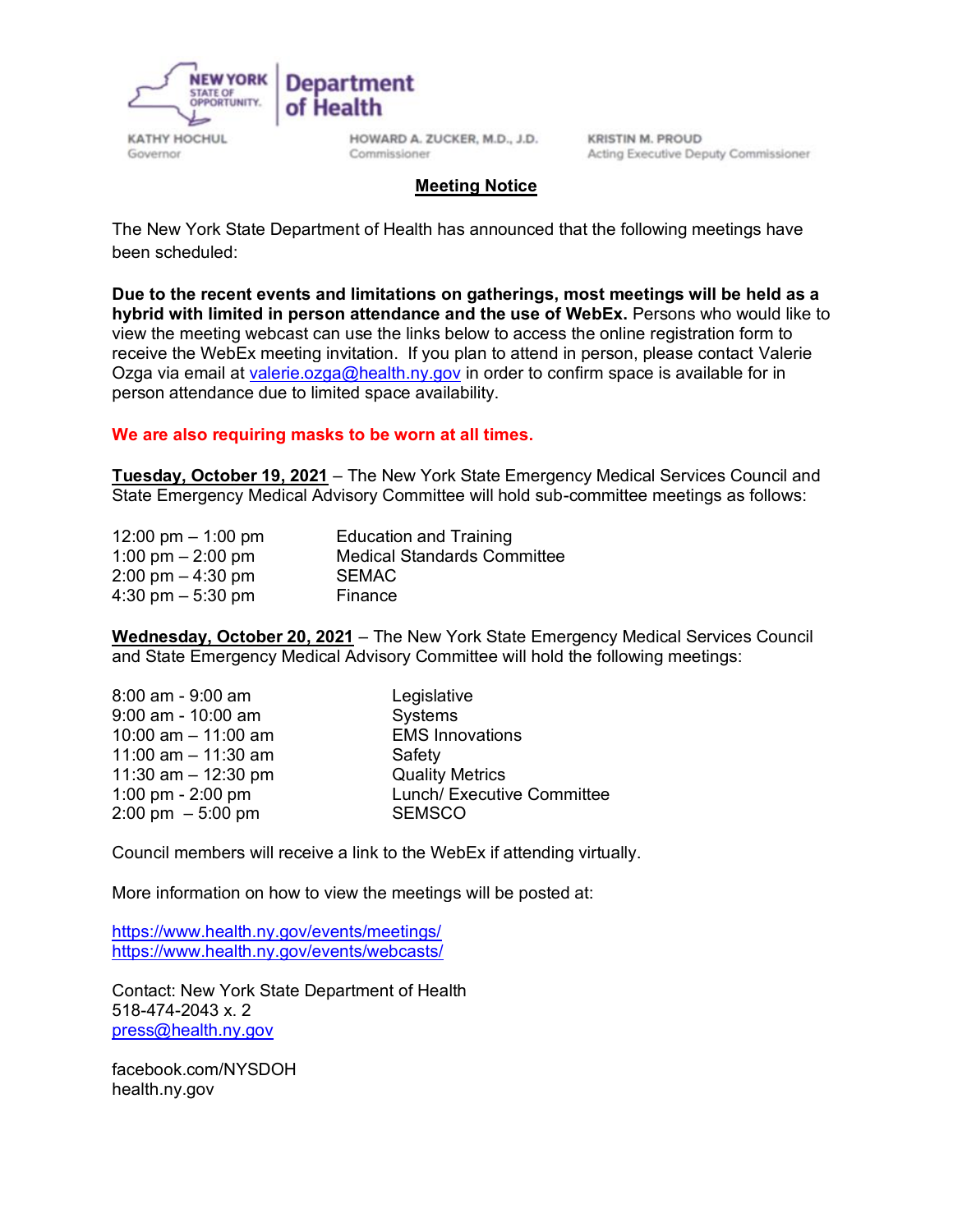

#### **New York State Emergency Medical Advisory Committee (SEMAC) Tuesday, October 19, 2021 2:00 p.m. – 4:00 p.m.**

- 1. Call to Order: Donald Doynow, M.D., Chair
- 2. Opening Comments: Donald Doynow, M.D., Chair
- 3. Pledge of Allegiance: Donald Doynow, M.D., Chair
- 4. Approval of 5/25/21 Meeting Minutes: Donald Doynow, M.D., Chair
- 5. Bureau Staff Report: Ryan P. Greenberg, Director
- 6. Reports of Standing Subcommittees:
	-
	- b. Medical Standards/Protocol:
- 7. Old Business:
	- a. MURU App
	- b. BLS I-Gel Pilot Project
- 8. New Business:
	- a. First Responder PCRs/documentation
	- b. ED overcrowding / wait times
	- c. Suffolk County RSI data
- 9. Announcements:
	- Donald Doynow, M.D., Chair
- 10. Adjournment:
	- Donald Doynow, M.D., Chair

Michael McEvoy<br>Dr. Lewis Marshal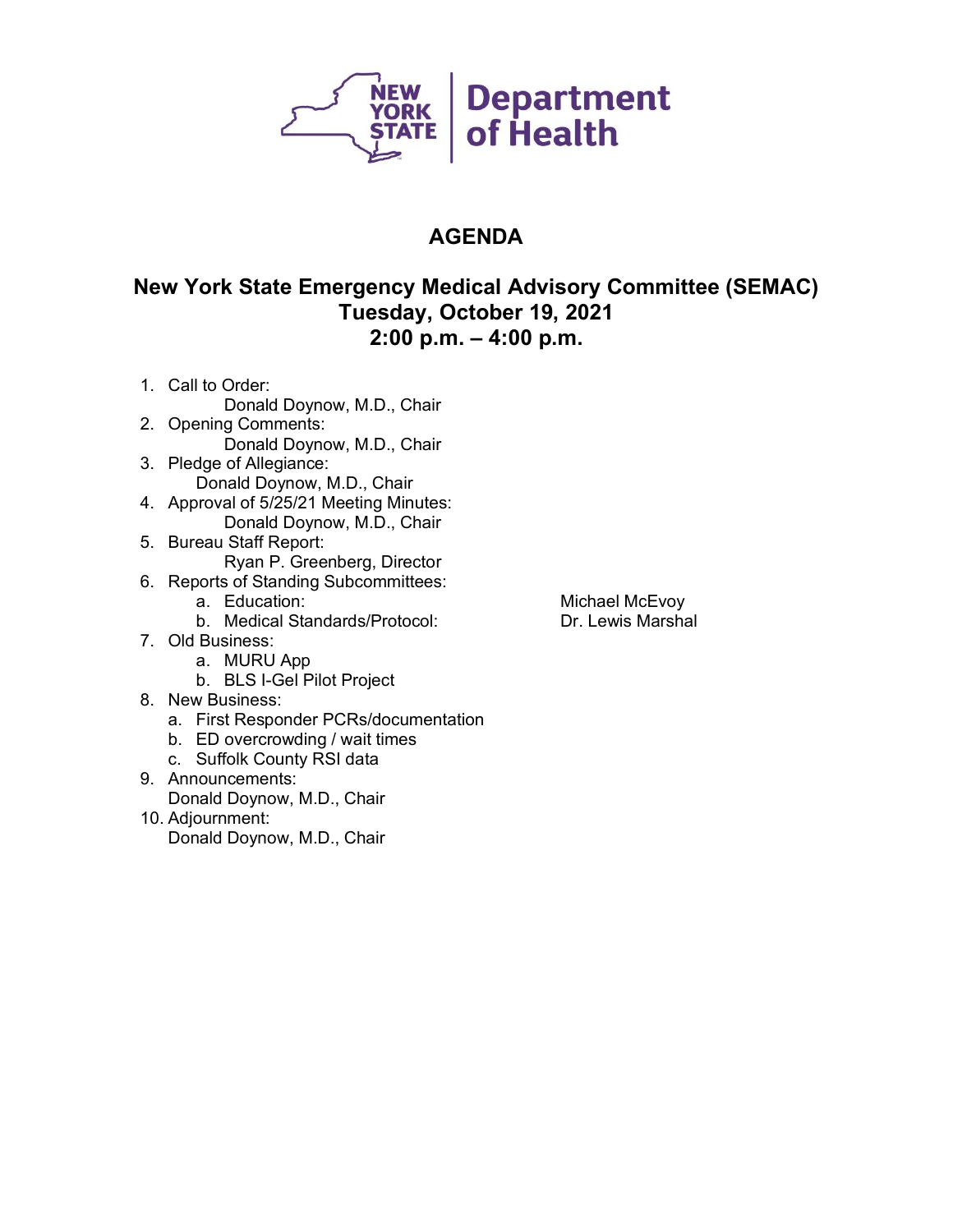

#### **New York State Emergency Medical Services Council (SEMSCO) Wednesday, October 20, 2021 2:00 p.m. – 5:00 pm**

- 1. Call to order by Mark Philippy, Chair
- 2. Pledge of Allegiance
- 3. Roll Call
- 4. Accept minutes of 5/26/21
- 5. Correspondence
- 6. Chairman's Report
- 7. First Vice Chairman's Report
- 8. Second Vice Chairman's Report
- 9. EMS Staff Report Ryan Greenberg
- 10. SEMAC Chair Report
- 11. Committee Reports
	- a. Executive
	- b. Medical Standards/Protocols
	- c. Education & Training
	- d. Finance
	- e. EMS Systems
	- f. Legislative
	- g. Safety
	- h. Quality Metrics
	- i. EMS Innovations
	- j. EMS-C Advisory Committee Update
	- k. State Trauma Committee Update
- 12. Old Business
- 13. New Business
- 14. Adjournment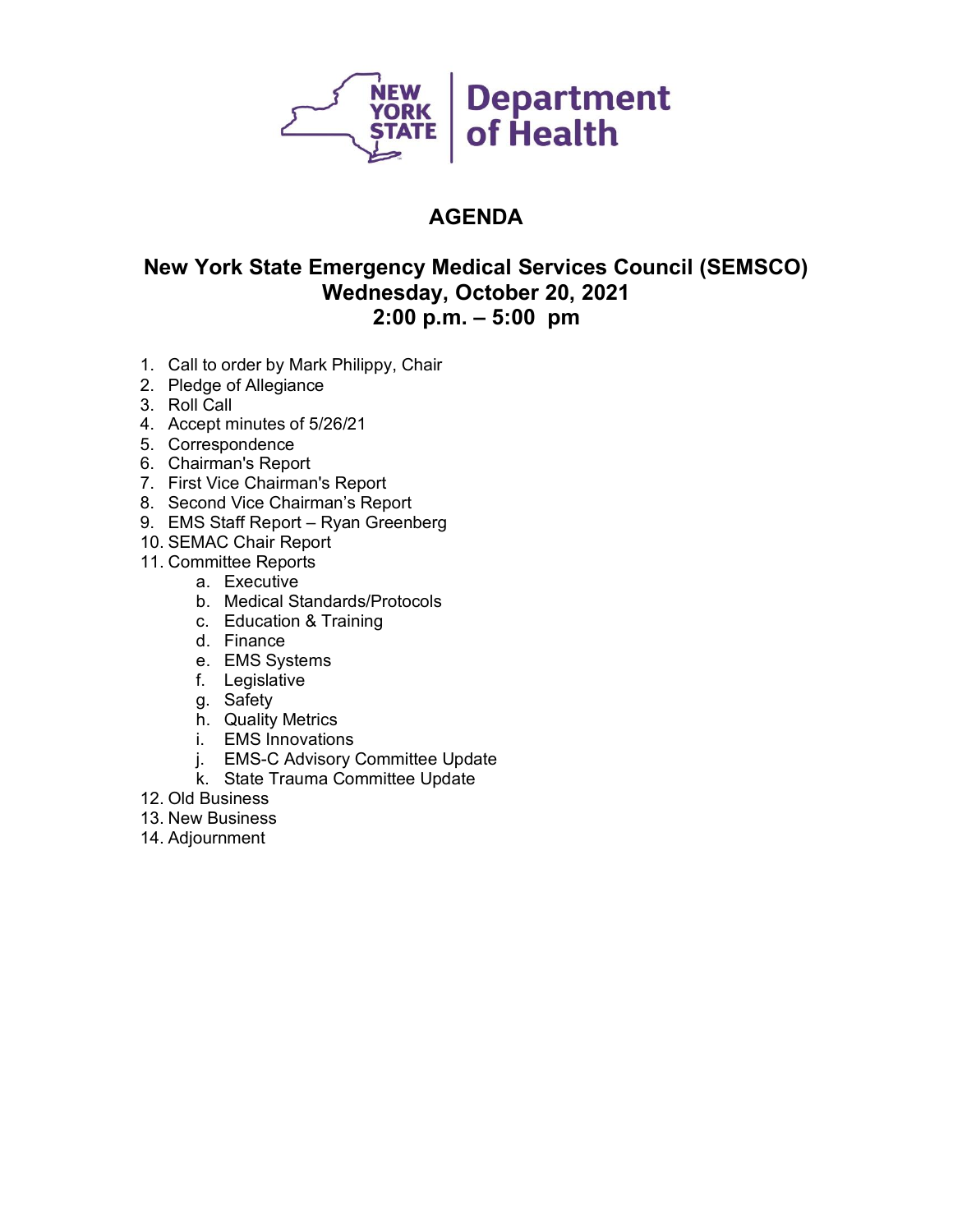

### **Protocol / Medical Standards Subcommittee Tuesday, October 19, 2021 1:00 pm – 2:00 pm**

- 1. Call meeting to order Chair Dr. Lewis Marshall Jr., MD, JD
- 2. Record attendance
- 3. Old Business
	- a. New Committees Update on Quality Metrics and EMS Innovations
	- b. Trauma Systems Data for the State
	- c. BLS I-Gel Study
- 4. New Business
	- a. NYC Haztac Protocol
	- b. NYC Rescue Medic Protocol
	- c. Buprenorphine Programs Assisted by EMS and adding Buprenorphine/nlx SL to the EMS formular.
	- d. Ketamine utilization in NYS, patient safety and medication efficacy
	- e. Regional Data acquisition
	- f. Prehospital Pressor Use across the state.
	- g. Burn patients
- 5. Adjournment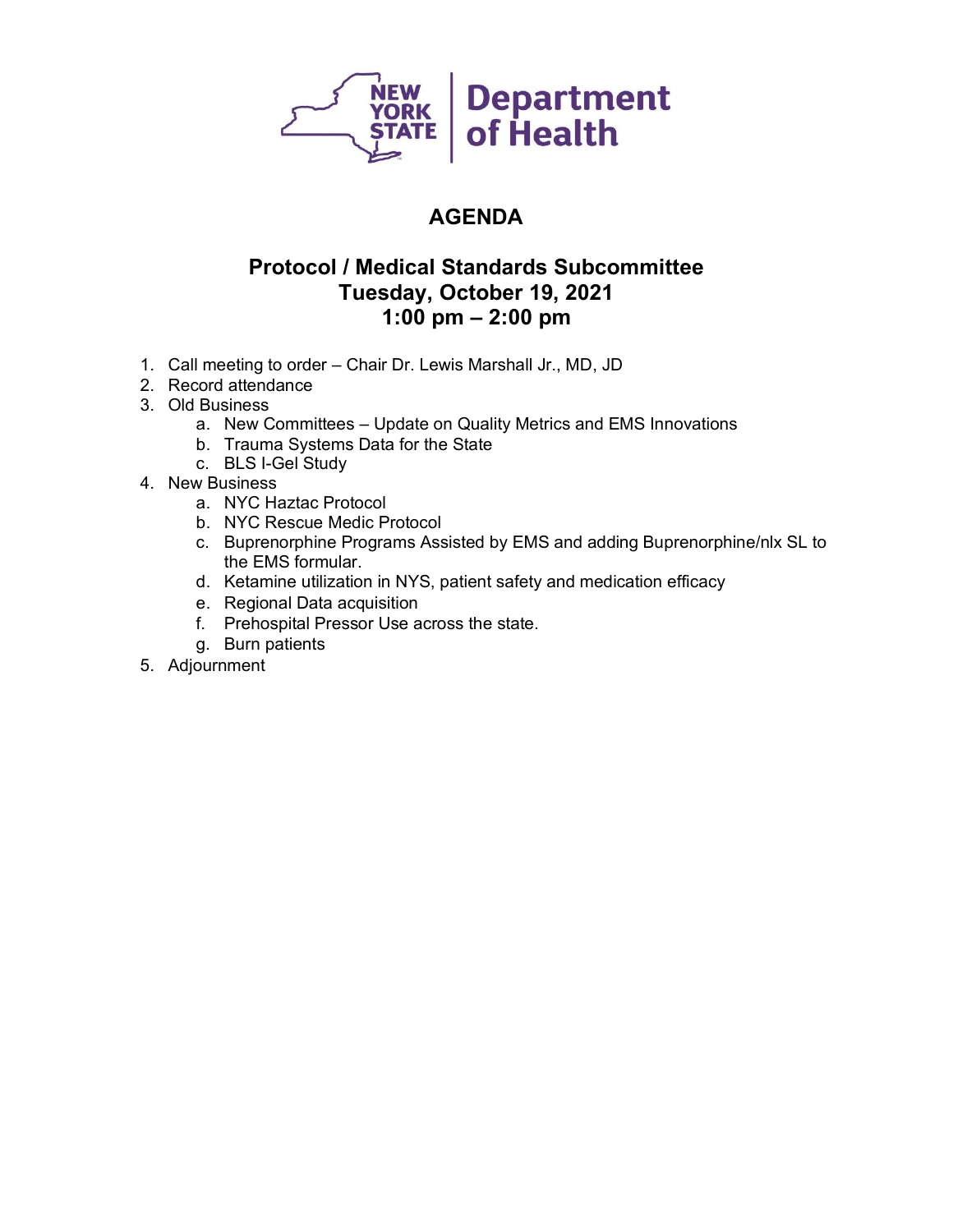

### **Education and Training Subcommittee Tuesday, October 19, 2021 12:00 pm – 1:00 pm**

- 1. Call meeting to order
- 2. Record attendance
- 3. Staff report
- 4. Old Business
	- a. Continued Discussion on Instructor Recertification
- 5. New Business
	- a. Discussion of new policy statements from Bureau of EMS
	- b. EMT Course Clinical Rotations
	- c. EMS Course Distance Learning
	- d. Develop Mission Statement and Committee Description
- 6. Adjournment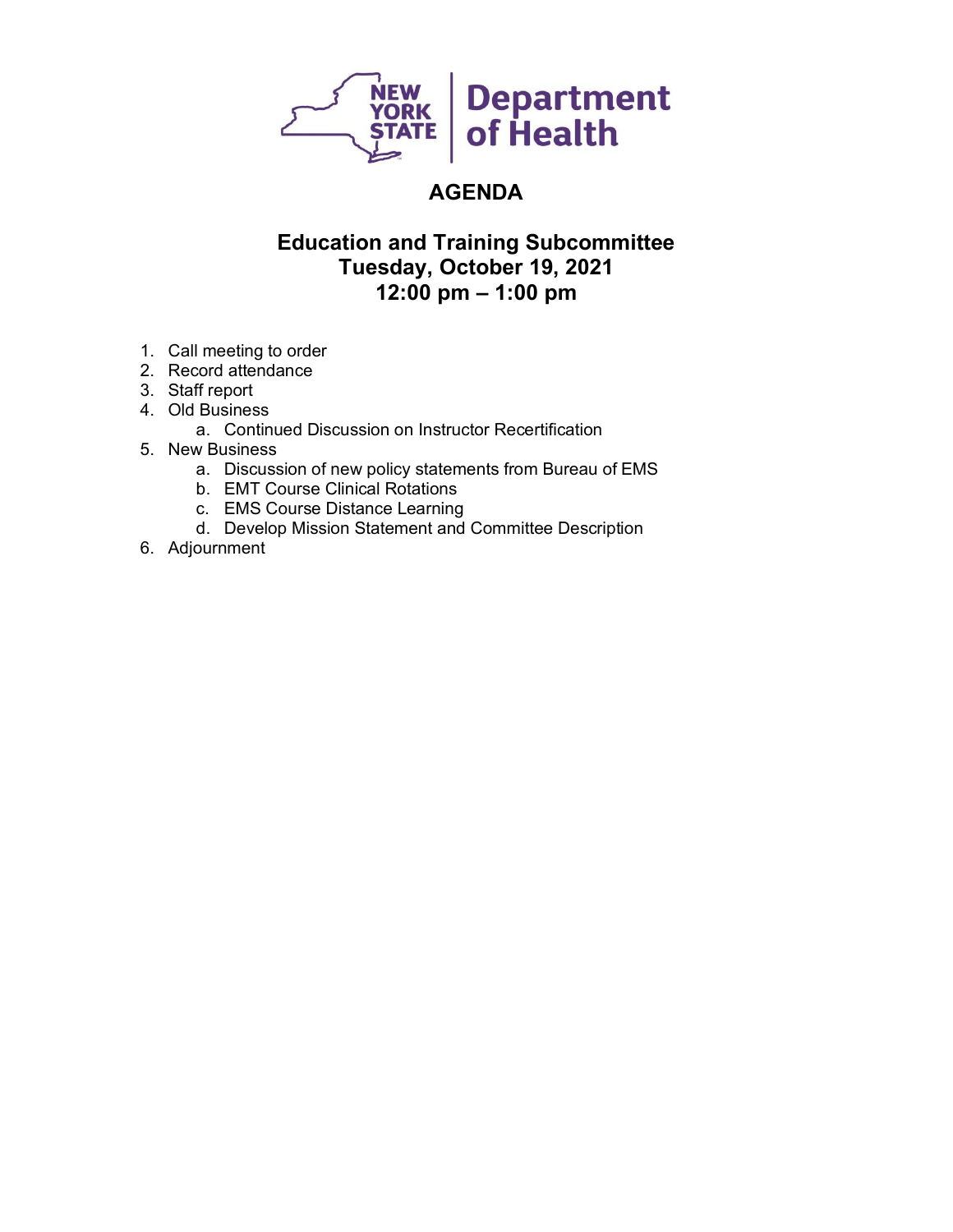

### **AGENDA EMS Systems Subcommittee Wednesday, October 20, 2021 9:00 am – 10:00 am**

- 1. Call To Order Patty Bashaw
- 2. Record of Attendance
- 3. Old Business
- 4. New Business
	- a. EMS System Status Sustainability Mike Benenati (LaGrange Fire Dept.)
	- b. Developing White Paper on the state of EMS in New York.
	- c. Develop Mission Statement and Committee Description
- 5. Adjournment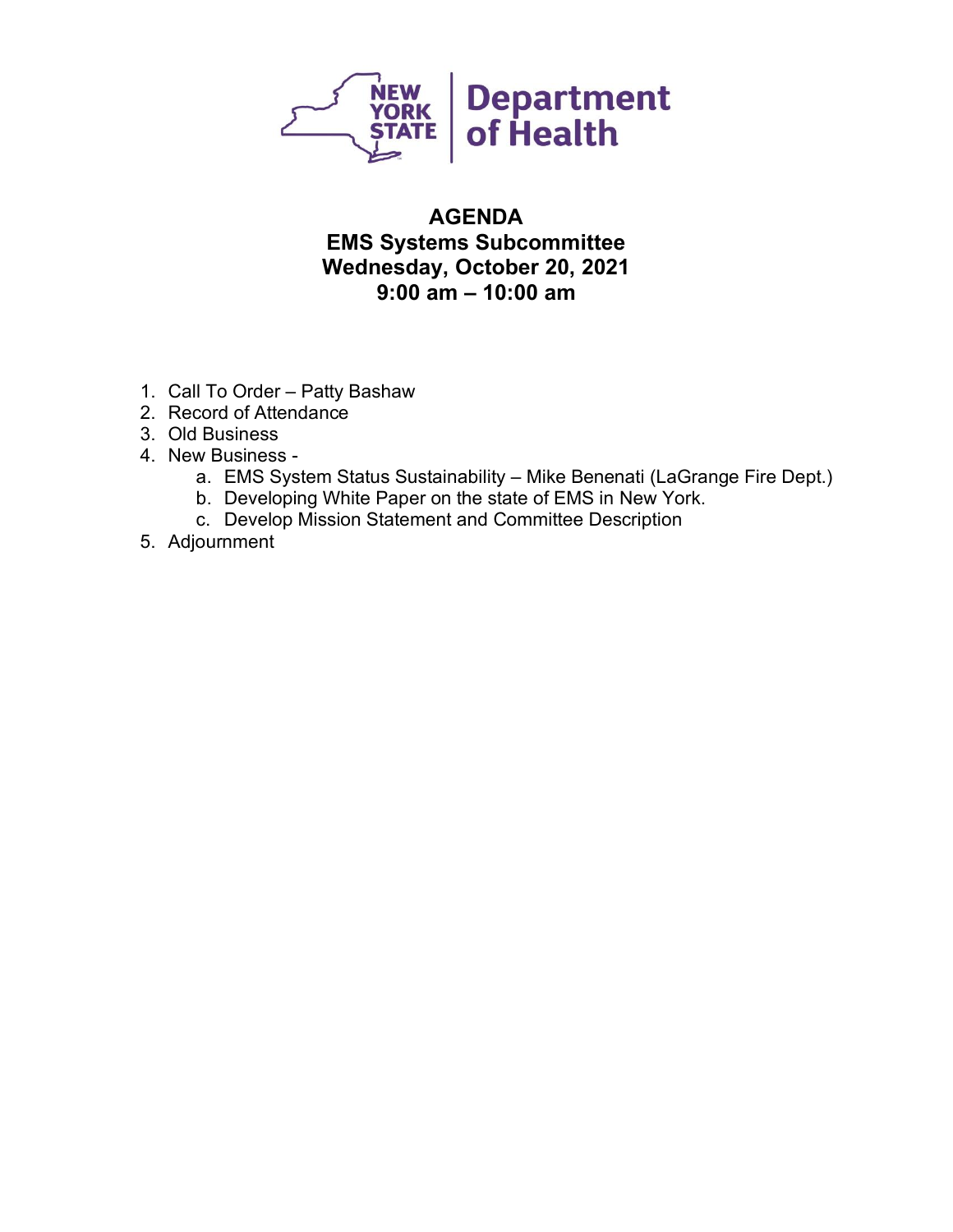

### **Finance Subcommittee October 19, 2021 4:00 pm – 5:00 pm**

- 1. Call meeting to order
- 2. Record Attendance
- 3. Old Business
	- a. Review of EMS Training Cost Survey Tool
- 4. New Business
	- a. Development Mission Statement and Committee Description
- 5. Adjournment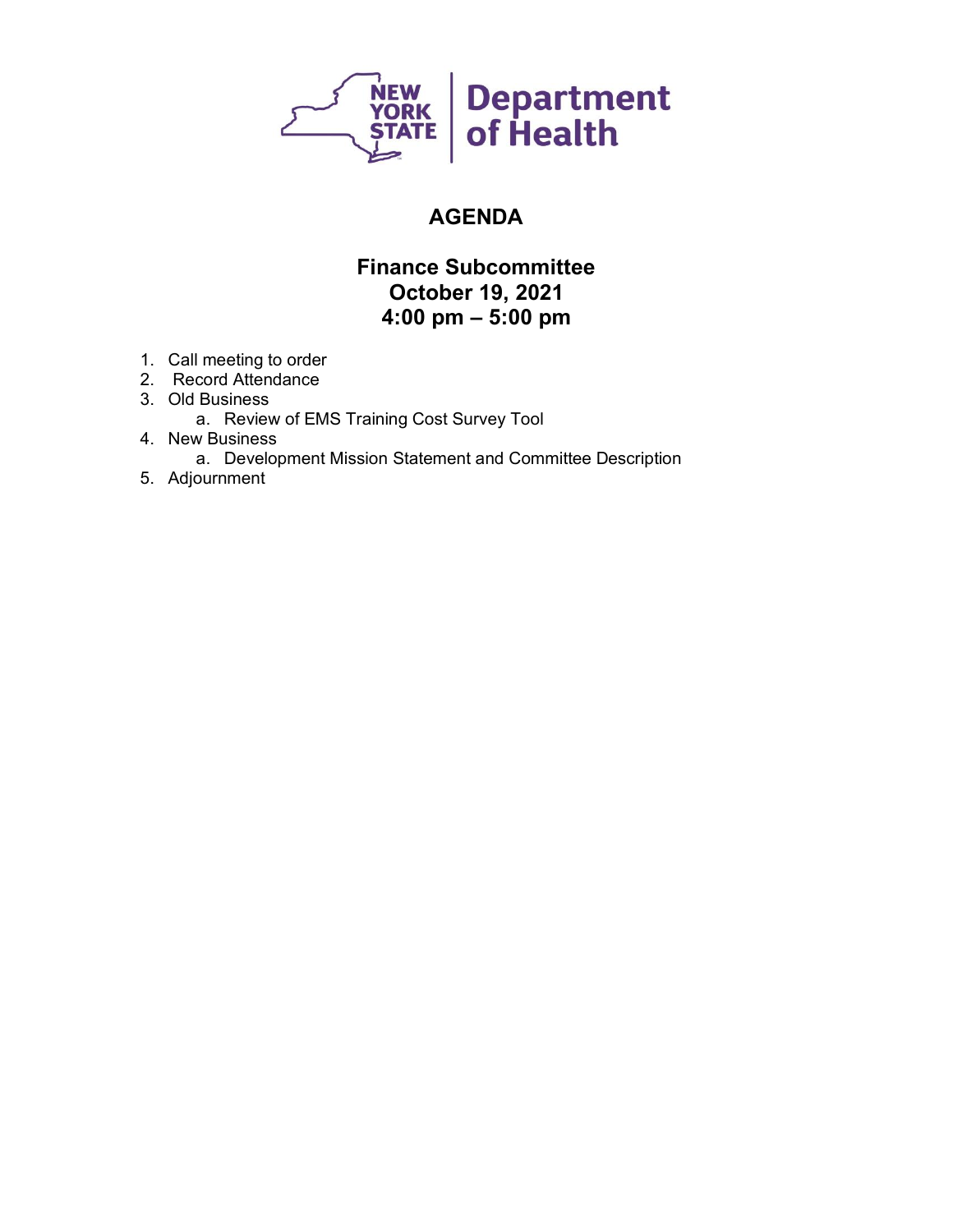

### **Legislative Subcommittee October 20, 2021 8:00 am – 9:00 am**

- 1. Call meeting to order
- 2. Record attendance
- 3. Status of 2021 Senate/Assembly Approved Bills
- 4. Old Business
- 5. New Business
	- a. A7366/S7121 A First Responder in Communication Bill
	- b. Develop Mission Statement and Committee Description
	- c. EMS Vaccine Bill/Gottfried
- 6. Adjournment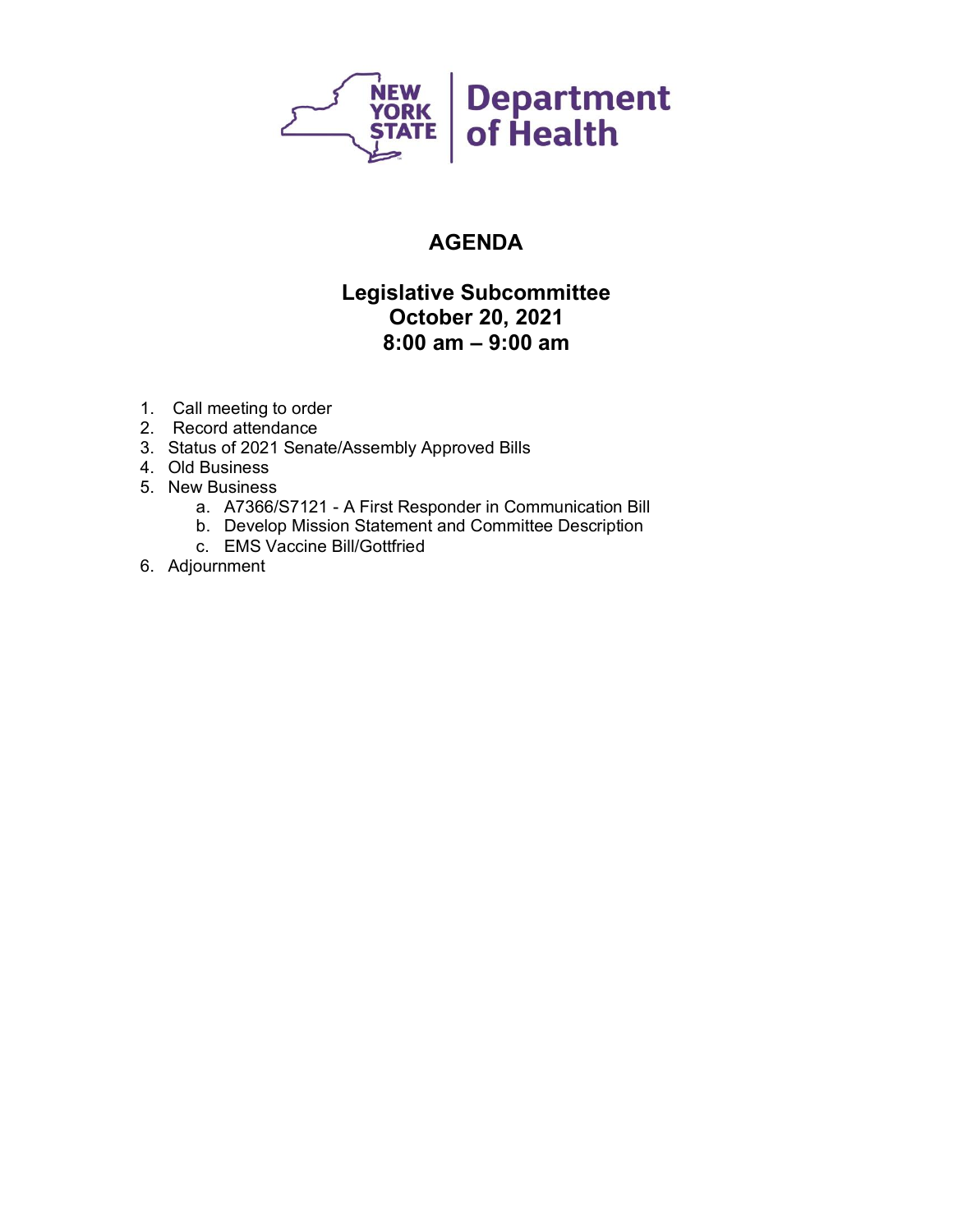

#### **Quality Metrics Subcommittee October 20 , 2021 11:30 am – 12:30 pm**

- 1. Call meeting to order
- 2. Record attendance
- 3. Staff Report
- 4. Old Business
	- a. QM Committee Meetings Recap
- 5. New Business
	- a. Quality Improvement Program
	- b. Data / Dashboard
	- c. Current State Measures
	- d. QI Manual / Education
	- e. Develop Mission Statement and Committee Description
- 6. Adjournment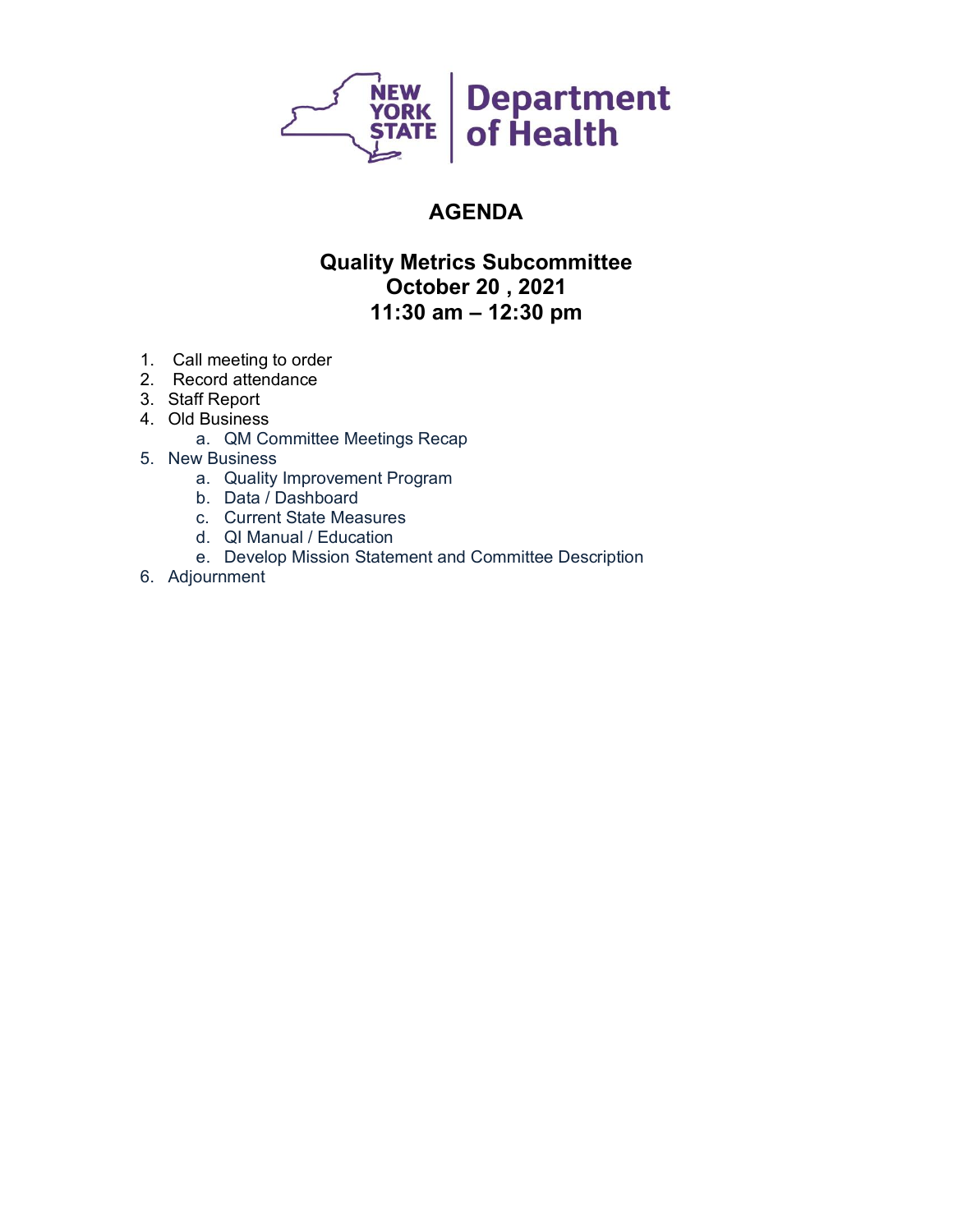

#### **EMS Innovations Subcommittee October 20 , 2021 10:00 am – 11:00 am**

- 1. Call meeting to order
- 2. Record attendance
- 3. Introductions
- 4. New Business
	- a. Review of Possible Mission Statement
	- b. Establishing Goals
	- c. ET3 Program
		- i. Treat in Place
		- ii. Telehealth
		- iii. Alternative Destinations
	- d. Develop Mission Statement and Committee Description
- 5. Adjournment